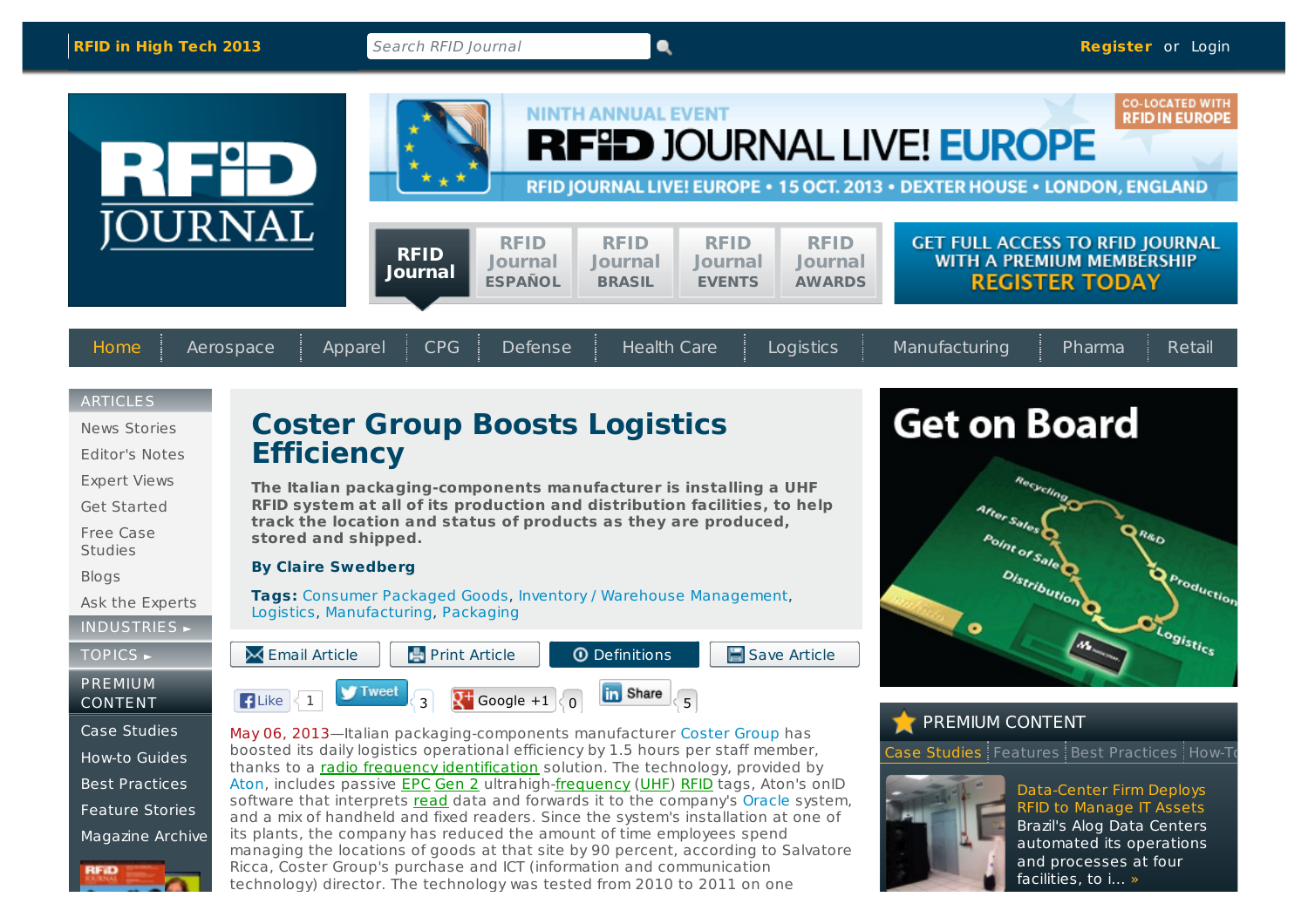

# **SUBSC[RIBE](http://www.rfidjournal.com/account/subscribe)**

#### **EVENTS**

[Face-to-Face](http://www.rfidjournalevents.com/) Events [Webinars](http://www.rfidjournal.com/events/webinars)

Virtual [Events](http://www.rfidjournalevents.com/virtual_events.php)

COMMUNITY

**[Discussions](http://www.rfidjournal.com/discussions/)** 

[Career](http://careers.rfidjournal.com/) Center

**RFID [Connect](http://www.rfidconnect.com/)** 

**F**[Facebook](http://www.facebook.com/pages/RFID-Journal/6925232835)

**in** [LinkedIn](http://www.linkedin.com/companies/rfid-journal)

**[Twitter](http://twitter.com/RFIDJournal)** 

**D** [YouTube](http://www.youtube.com/user/rfidjournal)

TOOLS & **RESOURCES** 

RFID [Videos](http://www.rfidjournal.com/videos/)

Site [Tour](http://www.rfidjournal.com/site/tour)

New: [Recorded](http://www.rfidjournal.com/store/case-studies) Case Studies

[Glossary](http://www.rfidjournal.com/glossary/)

[FAQs](http://www.rfidjournal.com/faq/)

RFID Market [Reports](http://www.rfidjournal.com/store/companies-markets)

[Research](http://www.rfidjournal.com/research-reports) Reports

[Newsletter](http://www.rfidjournal.com/newsletter-archive) Archive

White [Papers](http://www.rfidjournal.com/whitepapers)

[Store](http://www.rfidjournal.com/store/)

RFID Essentials

production line, and was taken live in 2012 on 17 production lines. The company is now extending the solution to its other manufacturing and distribution facilities.

Coster maintains seven factories and three logistics facilities (distribution centers) worldwide. The sites produce components for the packaging of aerosol, spray and dispenser products used in consumer packaged goods, as well as pharmaceutical and medical supplies. To improve its production and logistics efficiency, the company adopted a group-wide Oracle enterprise resource planning [\(ERP](http://www.rfidjournal.com/glossary/term?49)) system from JD Edwards in 1998, and automated the production process at all of its facilities. The firm began working with Aton and software firm Atlantic [Technologies](http://www.atlantic-technologies.com) to develop an automated solution for tracking goods from the point of manufacture until they were shipped, in order to make the logistics process more efficient within the plant, and to provide shipping data as goods are sent from the production facility to DCs and on to customers. The company wanted to know where each individual box of goods was located, as well as the product's history—when the goods were manufactured, where they ended up after that point and when.



At the end of the production line, a Coster worker encodes an [EPC](http://www.rfidjournal.com/glossary/term?55) [Gen](http://www.rfidjournal.com/glossary/term?291) 2 passive [UHF](http://www.rfidjournal.com/glossary/term?163) [tag](http://www.rfidjournal.com/glossary/term?157) and attaches it to a carton filled with a certain type of product.

Prior to deploying [RFID](http://www.rfidjournal.com/glossary/term?126), the company's operators had to input data in the system indicating which goods were being manufactured, what was being moved to storage, or being shipped, and when this occurred. The system was time-consuming for the operators, Ricca says, and prone to errors. "It just wasn't their job," he explains. The company wanted to free up operators to work on creating products, and to do so via automation.



Atlantic Technologies developed the management software that interfaced with the JD Edwards Oracle system. Aton served as the [RFID](http://www.rfidjournal.com/glossary/term?126) systems integrator for the implementation, providing hardware, installation and the integration of [RFID](http://www.rfidjournal.com/glossary/term?126) [read](http://www.rfidjournal.com/glossary/term?128) data with

# **BAAAAA**

#### MORE CASE [STUDIES](http://www.rfidjournal.com/case-studies)



# Need help identifying prospects and converting them to buyers?

| <b>SEND IT YOUR WAY</b>               |               |
|---------------------------------------|---------------|
| <b>Newsletters</b>                    | RSS Feeds     |
| Sign up for one of our Newsletters!   |               |
| RFID Journal Newsletter               |               |
| RFID Journal Europe News              |               |
| RFID Journal Manufacturing News       |               |
| RFID Journal Health Care News         |               |
| <b>■ RFID Journal Retail/CPG News</b> |               |
| Enter Your Email Address              | <b>Submit</b> |
| Newsletter Archive »                  |               |
|                                       |               |
|                                       |               |

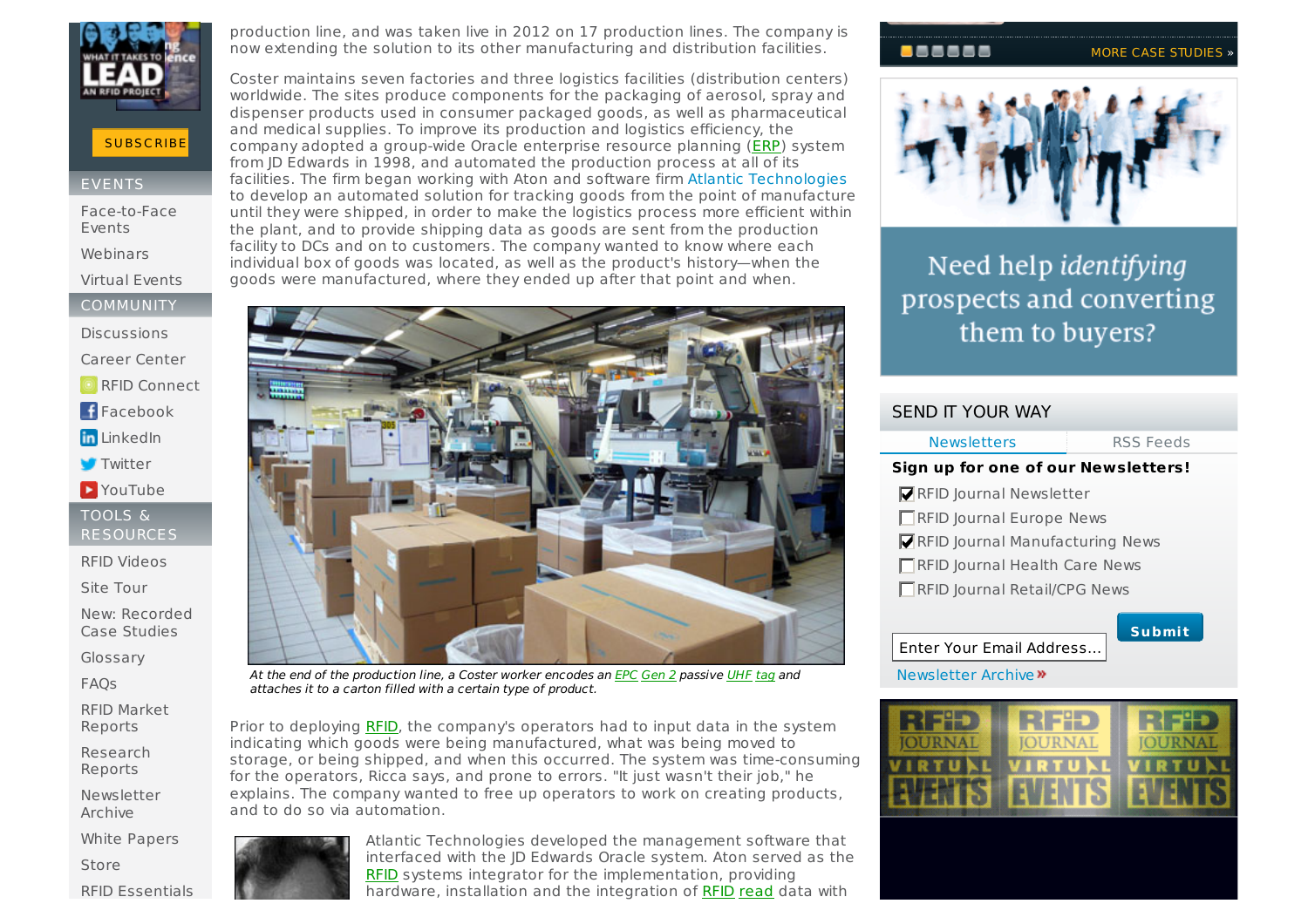**[Training](http://www.rfidjournal.com/training/essentials/)** [RFID](http://www.rfidjournalevents.com/map.php) Map RFID [Toolbar](http://www.rfidjournal.com/site/browser-toolbar) News [Feeds](http://www.rfidjournal.com/feeds)



Salvatore Ricca

the software via its onID [middleware](http://www.rfidjournal.com/glossary/term?212).

Coster chose to pilot the technology initially on one production line at its Coster Plant 1, located in Calceranica, Italy. The technology was installed to track a single product type: aerosol nozzles. That product line was selected, Ricca explains, because it was physically separated from the rest of the plant, and produced a limited volume of product—approximately 20 to 25 large containers, each containing 200,000 nozzles.

**Previous Page 1 [2](http://www.rfidjournal.com/articles/view?10652/2) Next [Page](http://www.rfidjournal.com/articles/view?10652/2)**

#### **LOGIN AND POST YOUR COMMENT!**



#### **Not a member?**

[Signup](http://www.rfidjournal.com/account/subscribe) for an account now to access all of the features of RFIDJournal.com!

# **RELATED CONTENT**

#### **NEWS**

## **OPINIONS**

- Blommer Tracking [Chocolate](http://www.rfidjournal.com/articles/view?2402) with RFID
- All Eyes on FDA for Drug [E-Pedigree](http://www.rfidjournal.com/articles/view?4013)
- [Registration](http://www.rfidjournal.com/articles/view?7979) Now Open for RFID Journal LIVE! 2011

# **CASE STUDIES**

- 10 [Presentations](http://www.rfidjournal.com/articles/view?4897) From RFID Journal LIVE! 2009
- RFID [Warehouse](http://www.rfidjournal.com/articles/view?7990) Solution Delivers ROI Within Months
- RFID [Contains](http://www.rfidjournal.com/articles/view?2707) Solution to Chinese Shipping Problems
- [Spreading](http://www.rfidjournal.com/articles/view?7718) the Word About RFID in Latin America
- [Providing](http://www.rfidjournal.com/articles/view?3873) a Road Map for Sam's **Suppliers**
- RFID [Moving](http://www.rfidjournal.com/articles/view?7810) to a Latin Beat

# **FEATURES**

- EPC [Connection](http://www.rfidjournal.com/articles/view?4424) 2008 Report
- RFID [Journal](http://www.rfidjournal.com/articles/view?5012) LIVE! Middle East 2009 Report
- RFID Journal LIVE! [Europe](http://www.rfidjournal.com/articles/view?2804) 2006 Report



### RFID JOURNAL EVENTS

Live Events Virtual Events Webinars



**RFID in High Tech** October 2-3, 2013 San Francisco, Calif.



**RFID Journal LIVE! Europe 2013** October 15, 2013 London, England



# **RFID Journal LIVE! Brasil 2013** November 29-30, 2013

São Paulo, Brasil



# **RFID in Health Care**

December 4, 2013 Washington, DC

### ASK THE EXPERTS

Simply enter a question for our experts.

Enter Your Question

**Ask Now**

View Answers to Previous [Questions](http://www.rfidjournal.com/blogs/experts) »

TAKE THE POLL

**Could RFID solve the problem of airlines [mishandling](http://www.rfidjournal.com/polls/view?401) baggage?**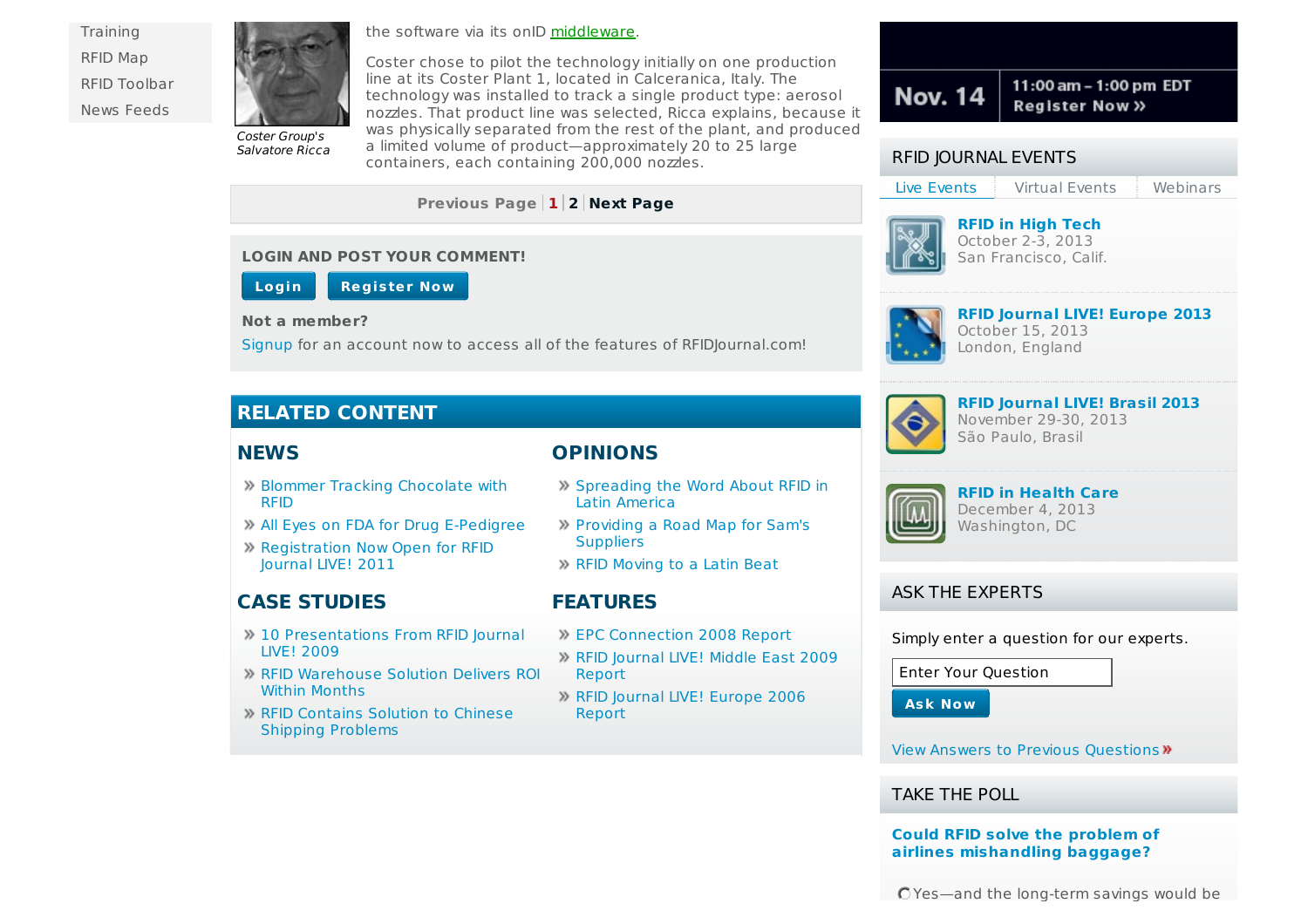facilities, to i... »



that [tag](http://www.rfidjournal.com/glossary/term?157)'s unique ID. When the carton is placed on a pallet containing similar tagged boxes and moved into storage, a worker utilizes a handheld [reader](http://www.rfidjournal.com/glossary/term?129) to